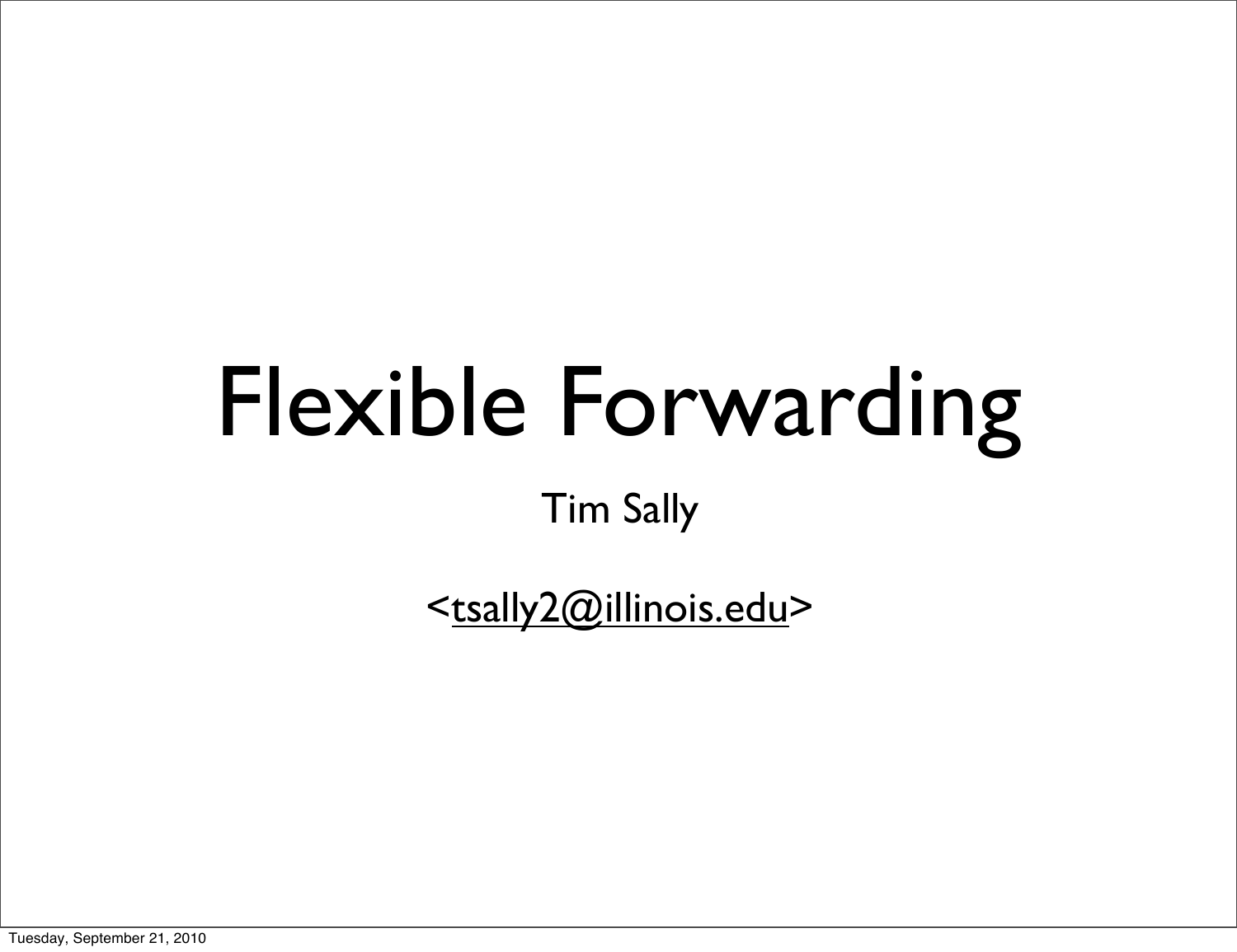# Current State of Routing

- General idea: what to do with a packet when it arrives at an inbound interface?
- Border Gateway Protocol (BGP) and Interior Gateway Protocol (IGP) used to exchange routing information.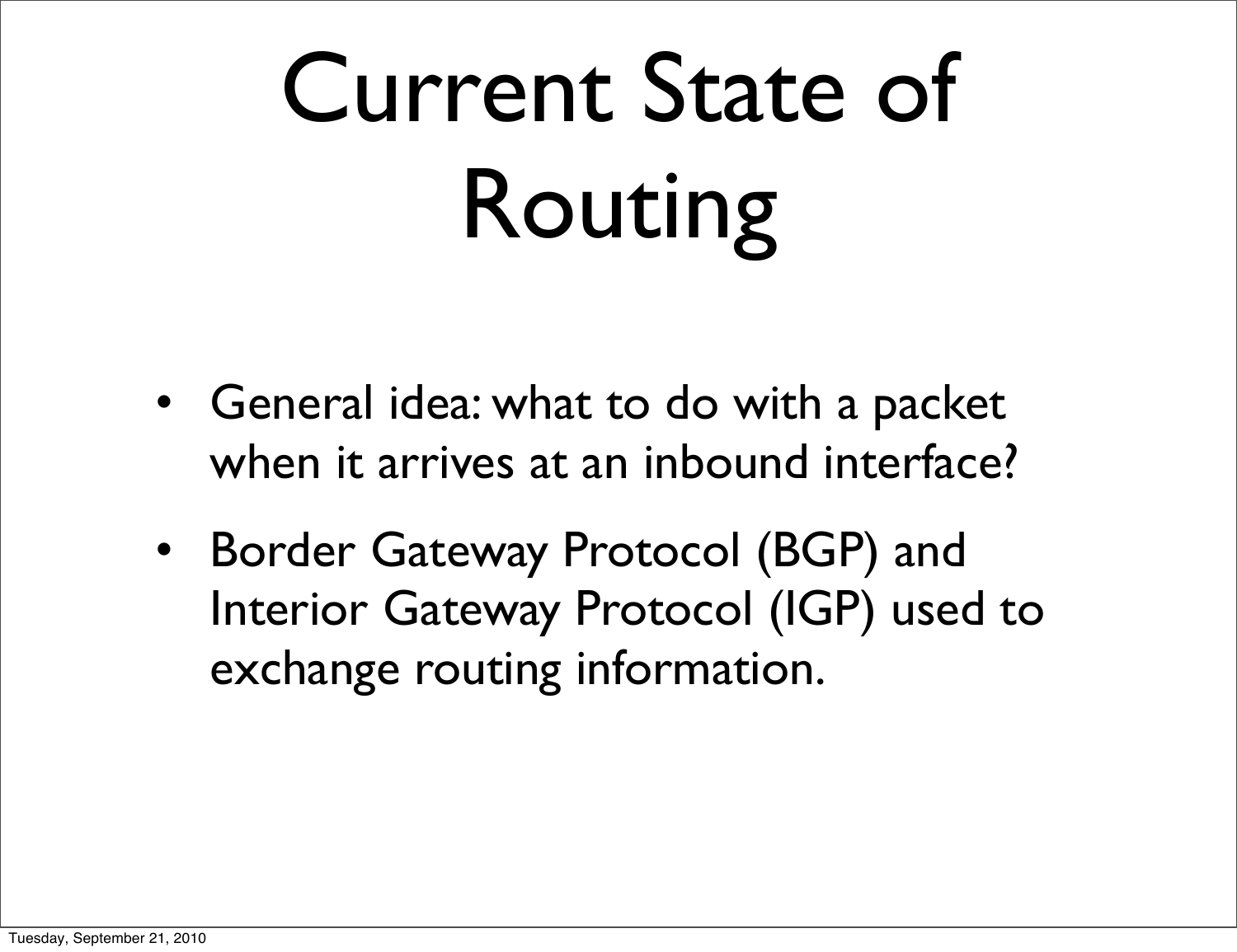## BGP Shortcomings

- Small networks can use complete iBGP graph, but this does not scale.
- Incomplete information results in suboptimal routing and protocol oscillations.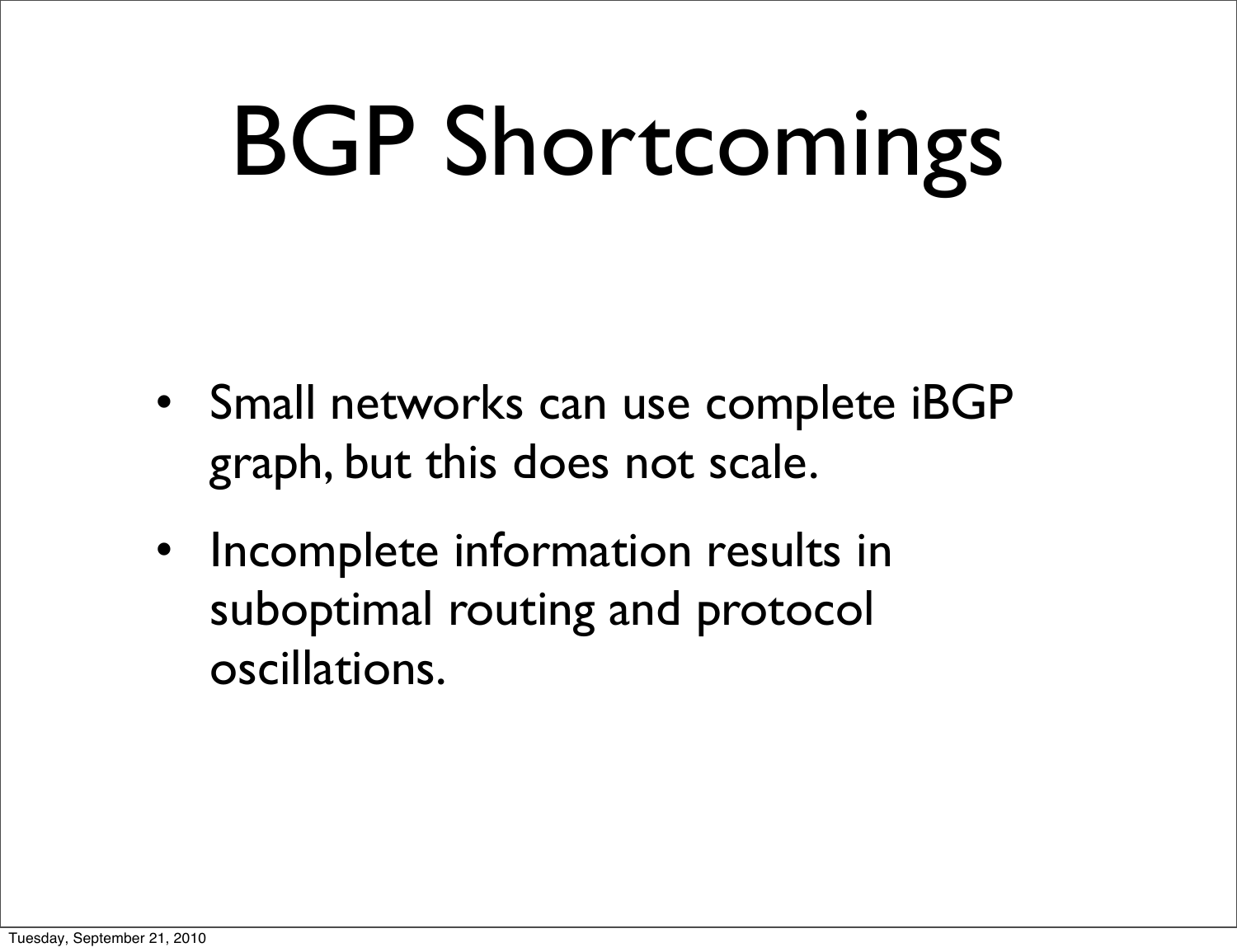## Some Solutions

- Replace BGP. Unlikely "flag day" is possible today.
- Use route reflectors.
- Use a Routing Control Platform (today's paper).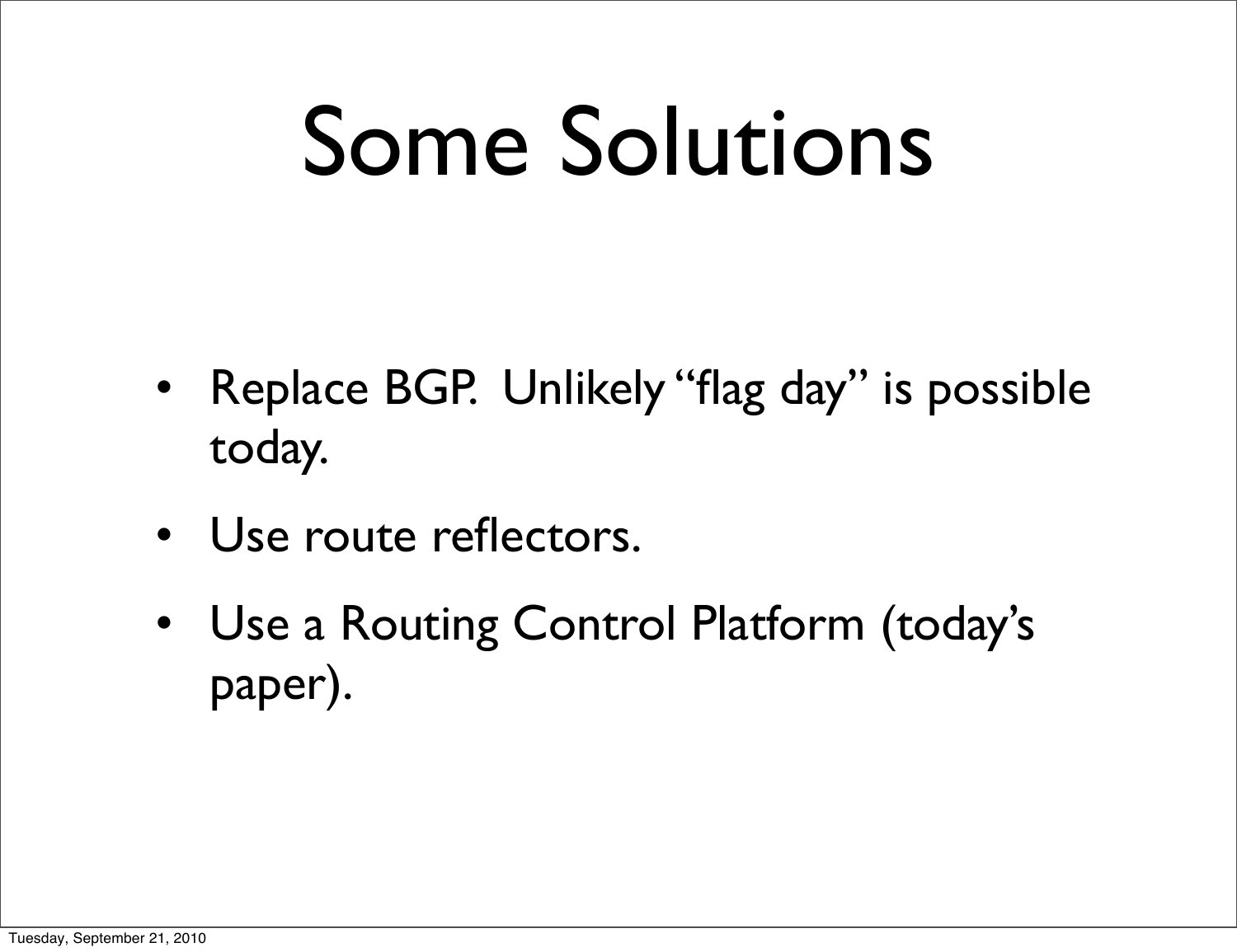## Overview of Route Reflectors

- Divide routers into two classes, servers and peers.
- Forward updates from peers to servers only.
- Forward updates from servers to everyone.
- Servers should perform some logic to only forward the best routes.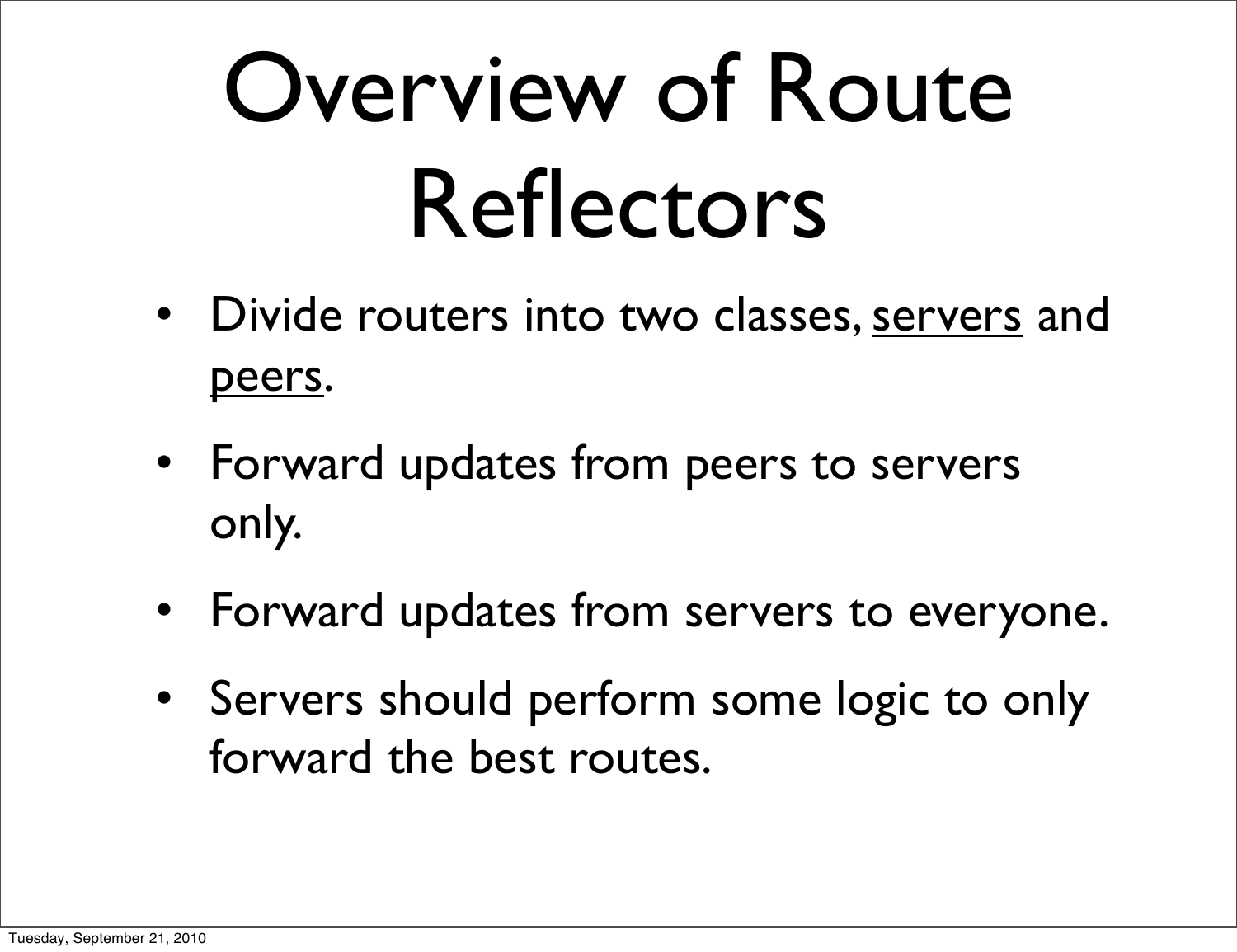## Problems with Route Reflectors

- Only an approximation of a complete graph.
- What if two peers along a path are assigned different routes by two different servers?
- We can stop inconsistent routes at the cost of efficiency with a large number of servers.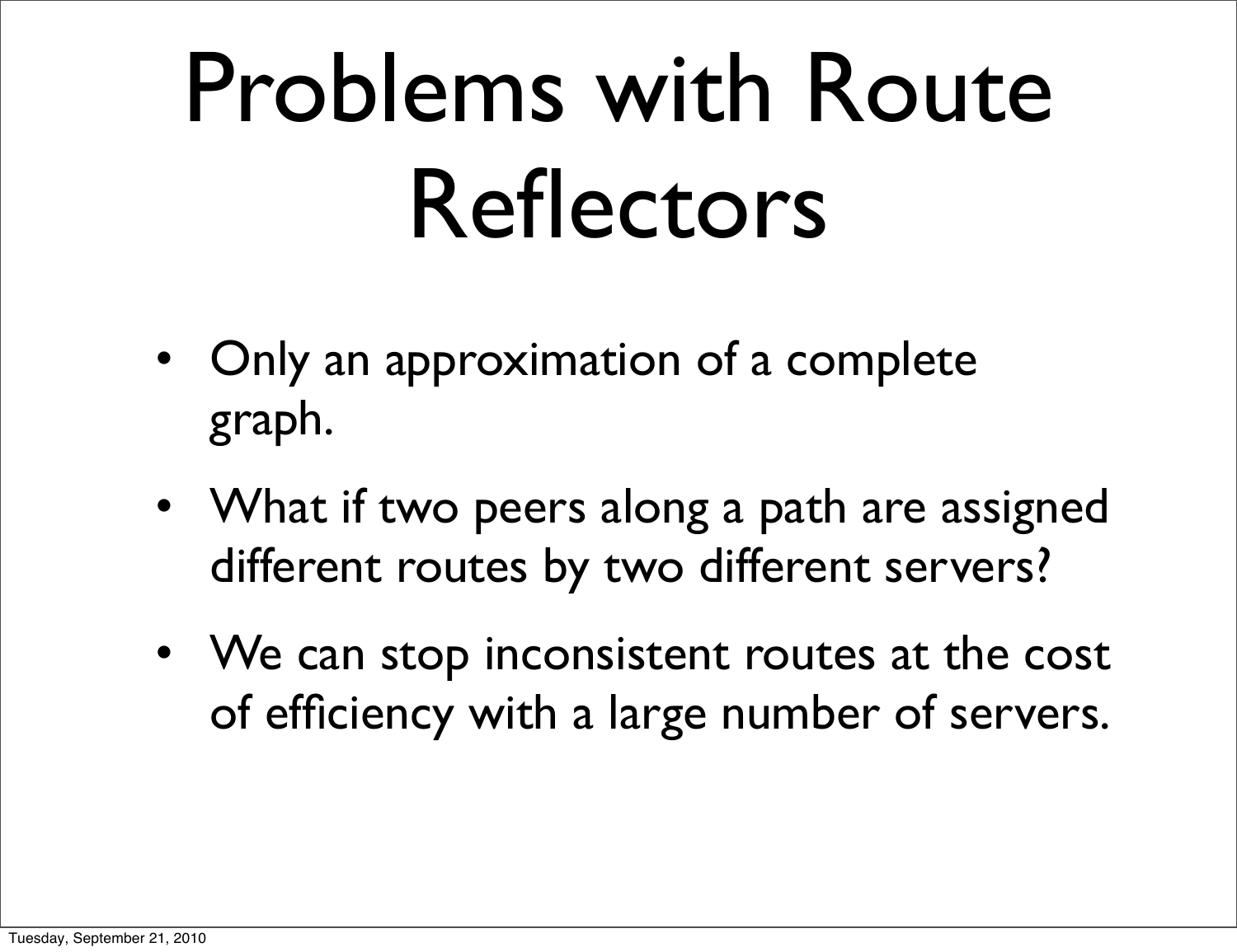# Routing Control Platform (RCP)

- A route reflector server that is connected to every router.
- Can send different routes to different routers.
- Makes the same decisions as a fully connected network.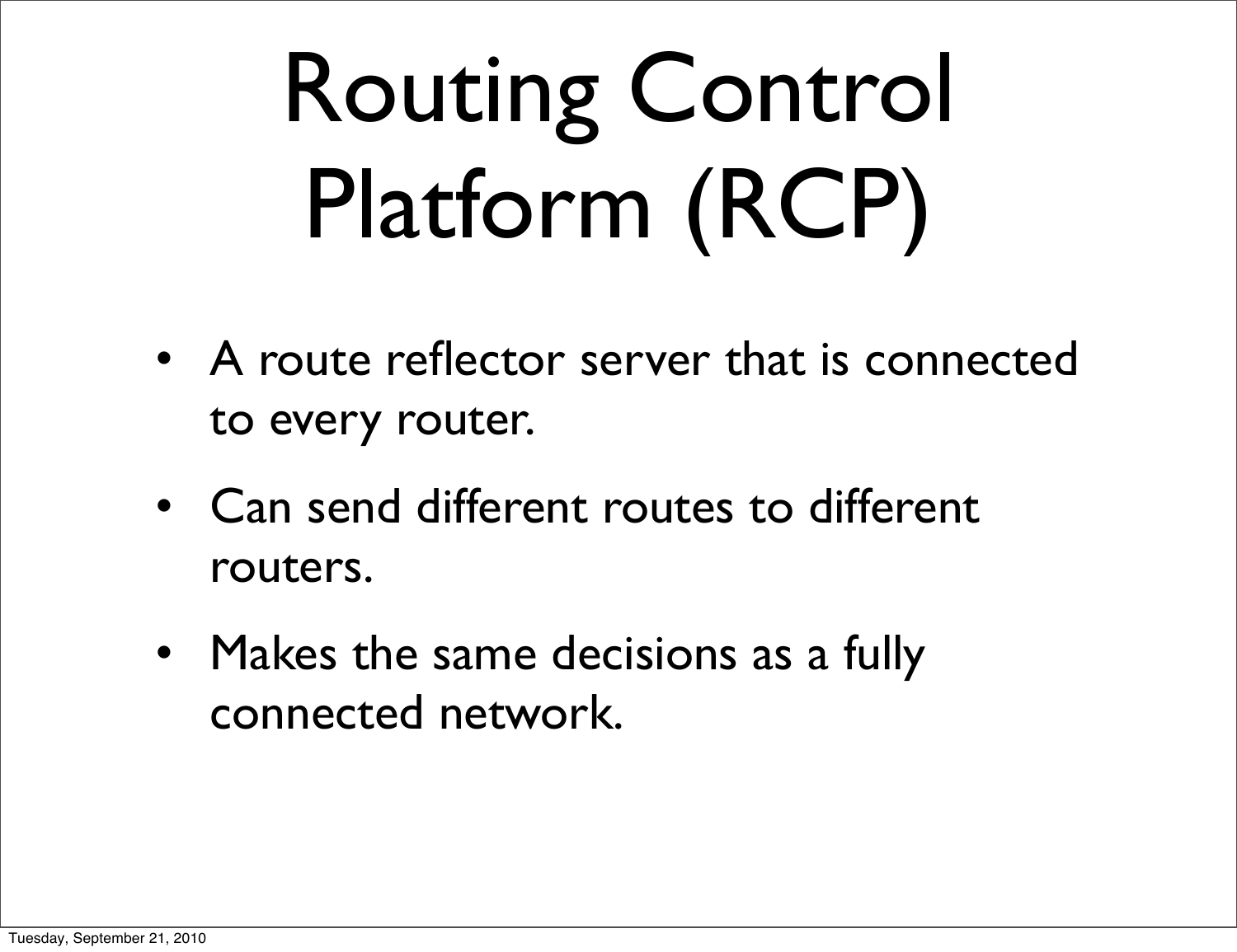# RCP Components

- IGP Viewer to get IGP topology information.
- BGP Engine to learn BGP routes from routers and send new routes.
- Route Control Server (RCS) uses the information from above to compute optimal routes.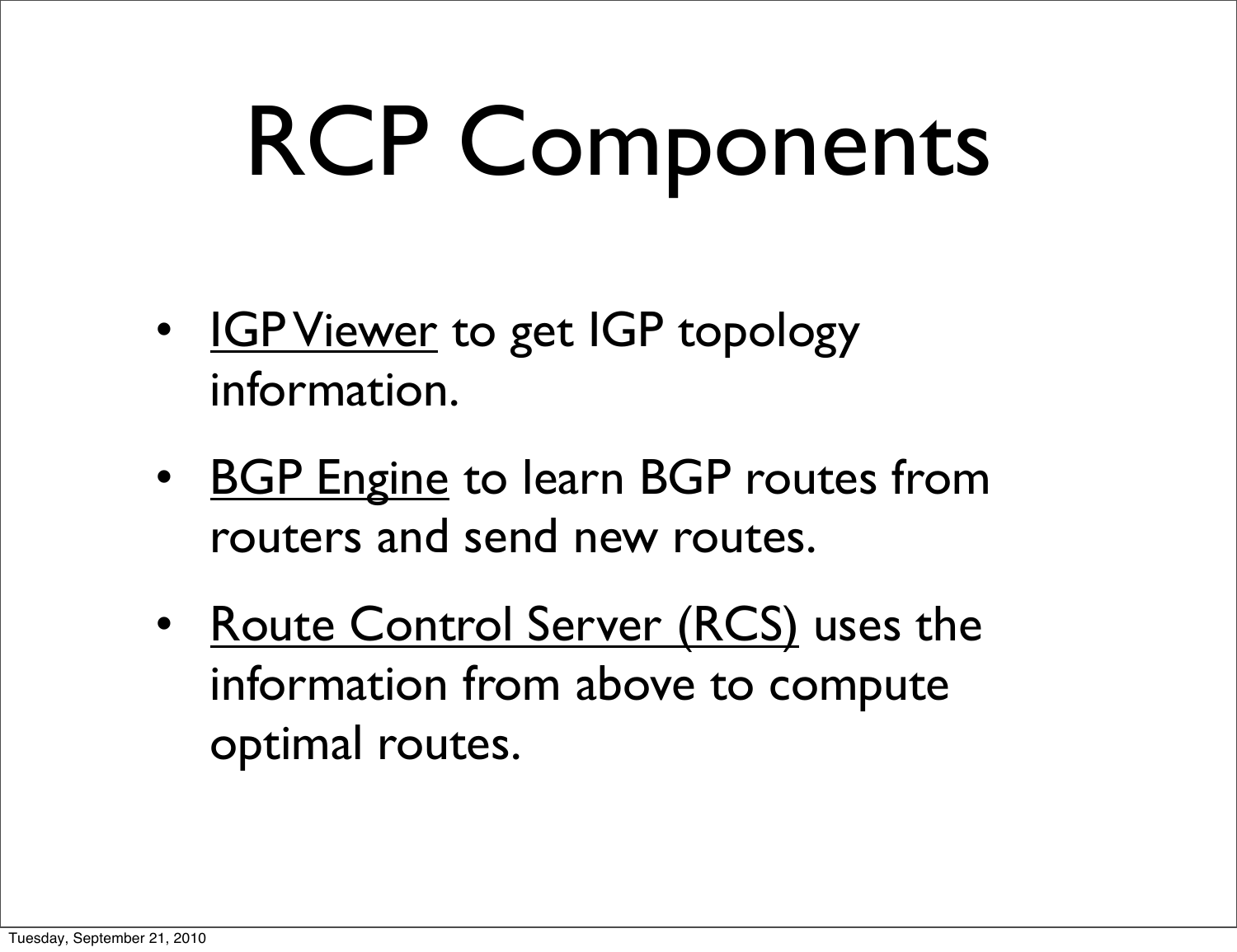

**3.1.1 IGP Viewer**

The RCP's *IGP Viewer* monitors the IGP topology and

provides this information to the RCS. The IGP Viewer

establishes IGP adjacencies to receive the IGP's link-

state advertisements (LSAs). To ensure that the IGP

Viewer never routes data packets, the links between the

IGP Viewer and the routers should be configured with

large IGP weights to ensure that the IGP Viewer is not

an intermediate hop on any shortest path. Since IGPs

such as OSPF and IS-IS perform *reliable flooding* of

LSAs, the IGP Viewer maintains an up-to-date view of

the IGP topology as the link weights change of  $\mathcal{L}_\mathcal{F}$ 

ment goes up and down. Use of flooding to disseminate

LSAs implies that the IGP Viewer can receive LSAs from

all routers in a partition by simply having an adjacency to

a single router in that partition. This seemingly obvious

**Observation 1** *The IGP Viewer has the complete IGP*

property has an important implication:

#### jacencies (shown with solid lines) with solid lines) with solid lines) with one or more routers in the AS  $\sim$  $R$  $P$   $\Delta$  rohitootiiro RCP Architecture

as we describe in Section 3.2.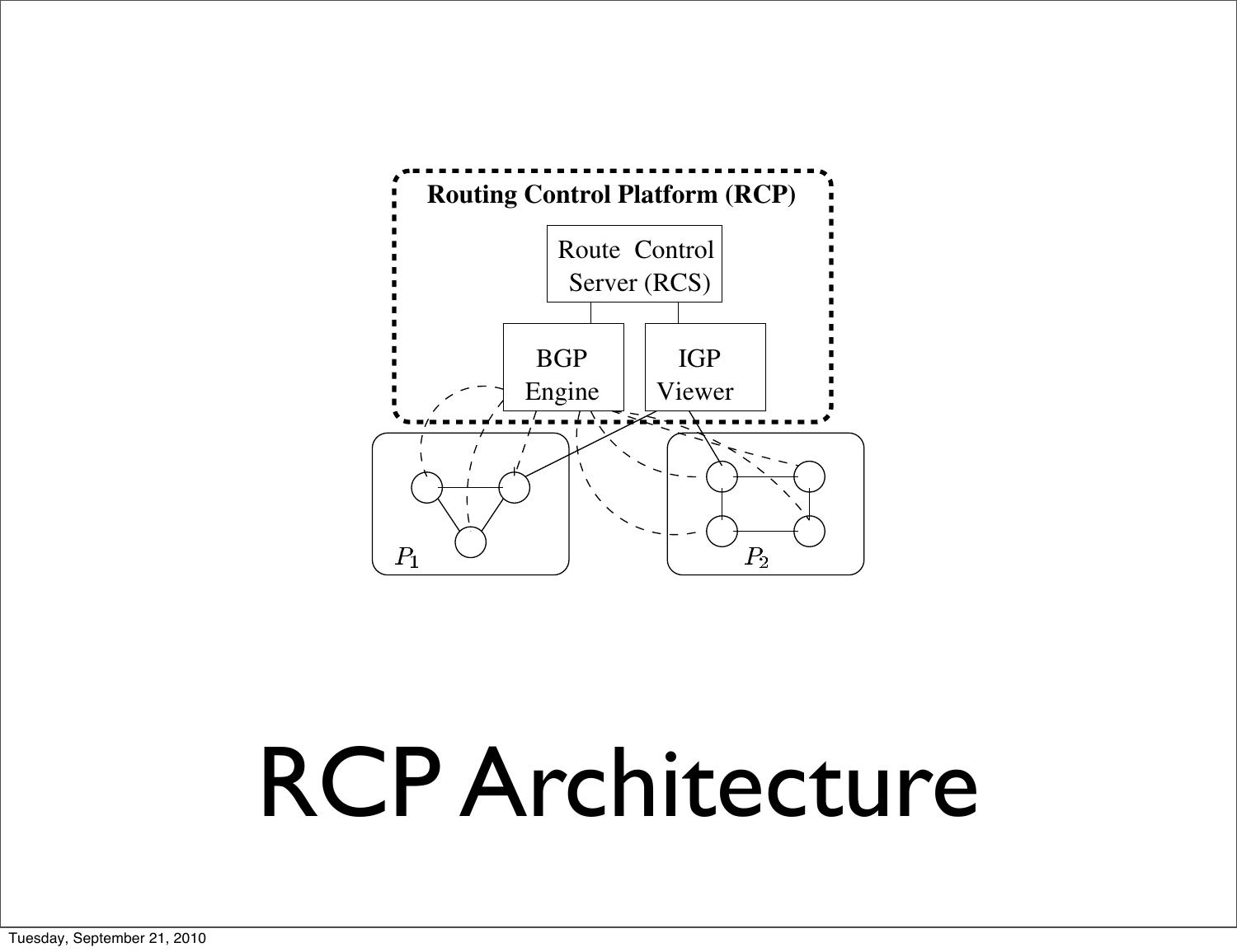### IGP Viewer

- Why do we even care about the IGP topology?
- Say we have two optimal BGP routes; we can pick either one.
- Pick the BGP route with the closet egress router according to IGP.



de la proposition de la proposition de la proposition de la proposition de la proposition de la proposition de<br>Desenvoltes de la proposition de la proposition de la proposition de la proposition de la proposition de la pr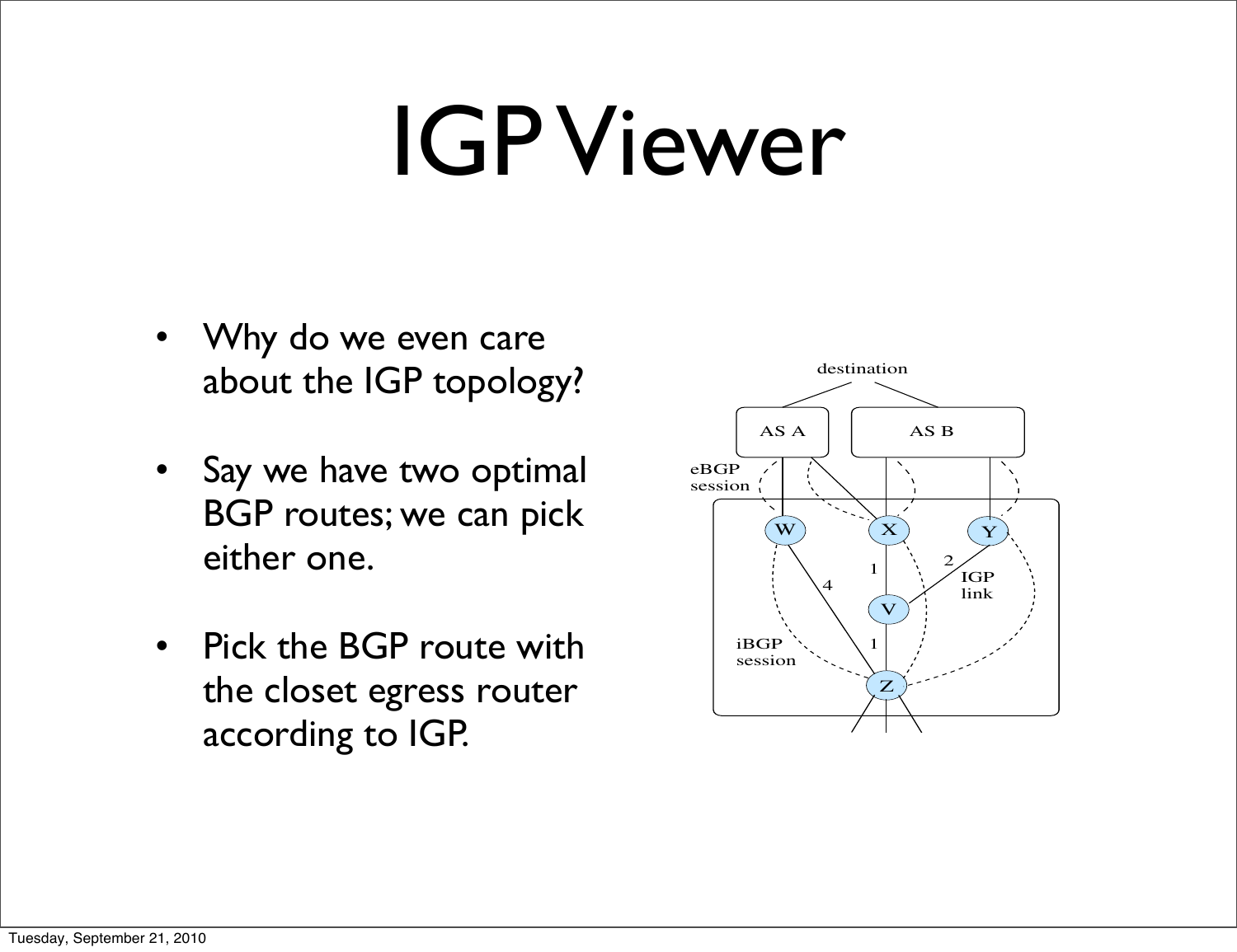## BGP Engine

- iBGP session with every router.
- RCP can learn about candidate routes and inform routers of optimal routes.
- We can forward different routes to different routers.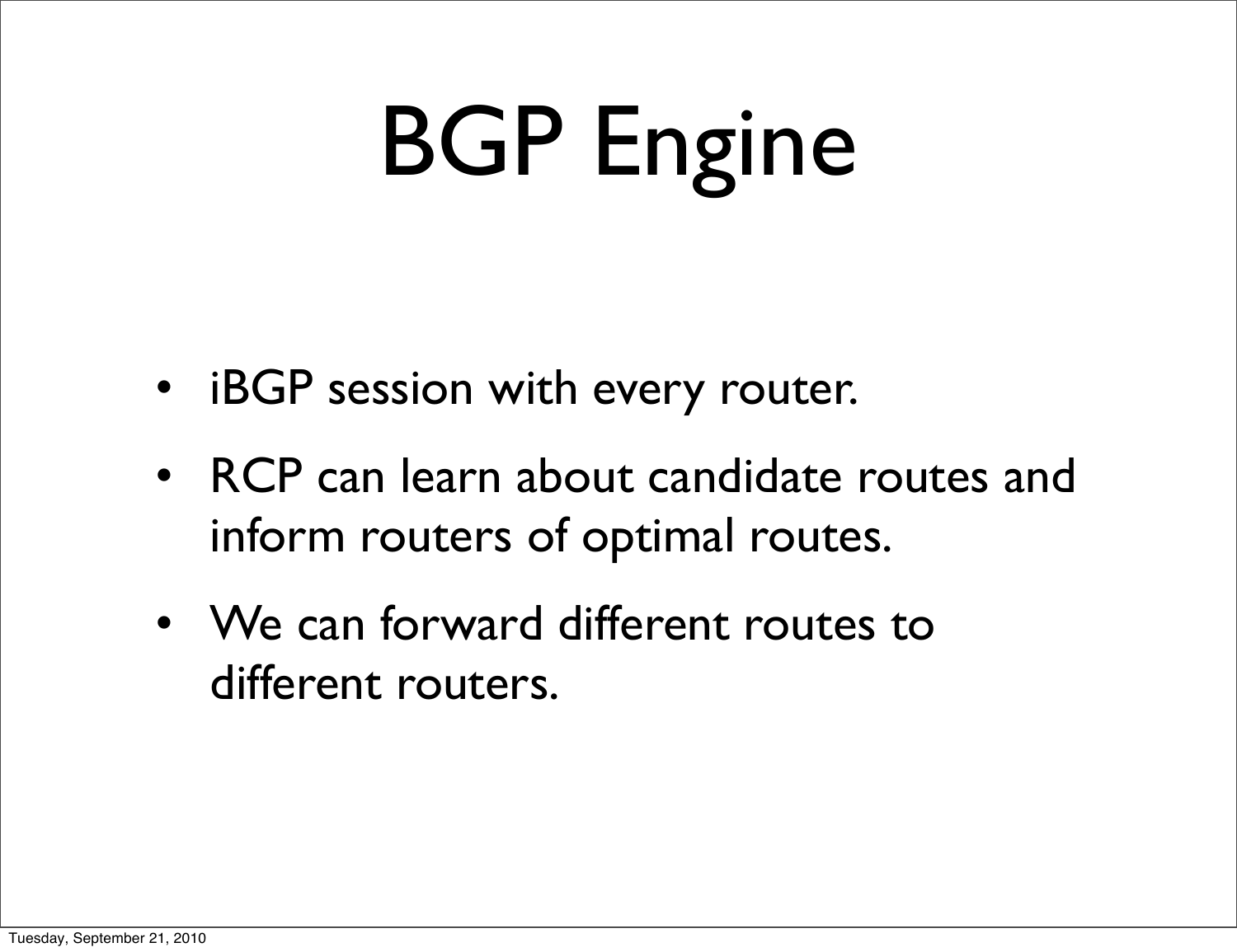## Route Control Server

- Must have both IGP and BGP information.
- Simply execute the BGP decision making process on behalf of all routers.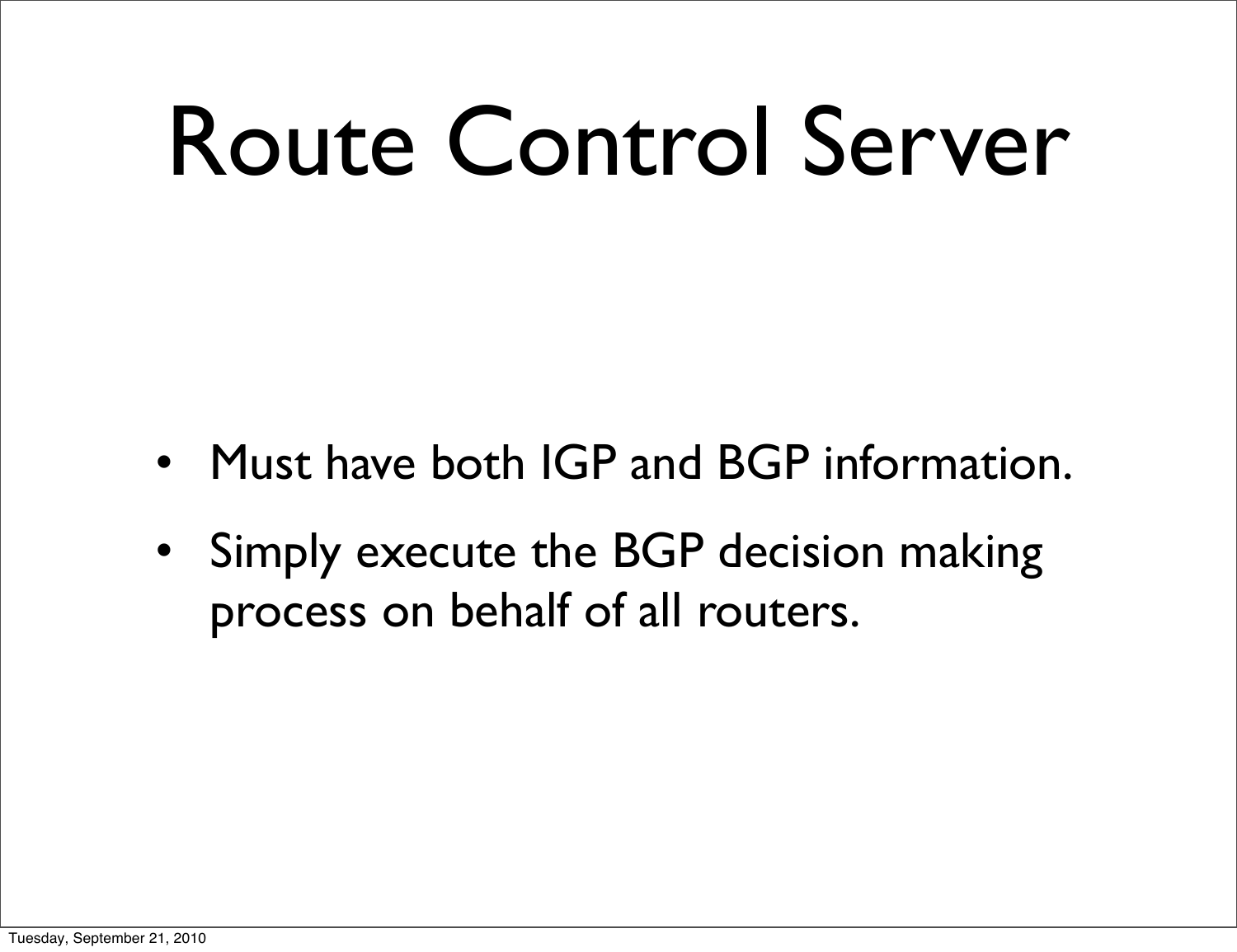# Network Operating System (NOX)

- Abstraction of network resources.
- Currently writing applications for networks is like using hardware specific assembly.



observation, NOX's network view includes the switch-level topology; the locations of users, hosts, middleboxes, and

other network elements; and the services (*e.g.*, HTTP or

NFS) being offered. The view includes all bindings between

names and addresses, but does *not* include the current state of network traffic. This choice of observation granularity

provides adequate information for many network manage-

ment tasks and changes slowly enough that it can be scalably

 $\overline{\phantom{a}}$ 

 $c_{\rm c}$ 

feasible to implement across any sizable network. At the

other extreme, operating at the granularity of prefix-based routing tables would not allow sufficient control, since all

packets between two hosts would have to follow the same

path. For NOX we chose an intermediate granularity: *flows*

 $\sim$  13]. That is, on some packet, subsequent packets with the same header are

the same way. With this flowwere able to build a system that can scale to large networks

Switch Abstraction Management applications control net-

work traffic by passing instructions to switches. These switches. These switches. These switches. These switches. These switches. The switchese switchese switchese switchese switchese switches. The switchese switchese swi

maintained in large networks.

while still providing flexible control.

called NOX (freely available at http://www.noxrepo.org/www.noxrepo.org)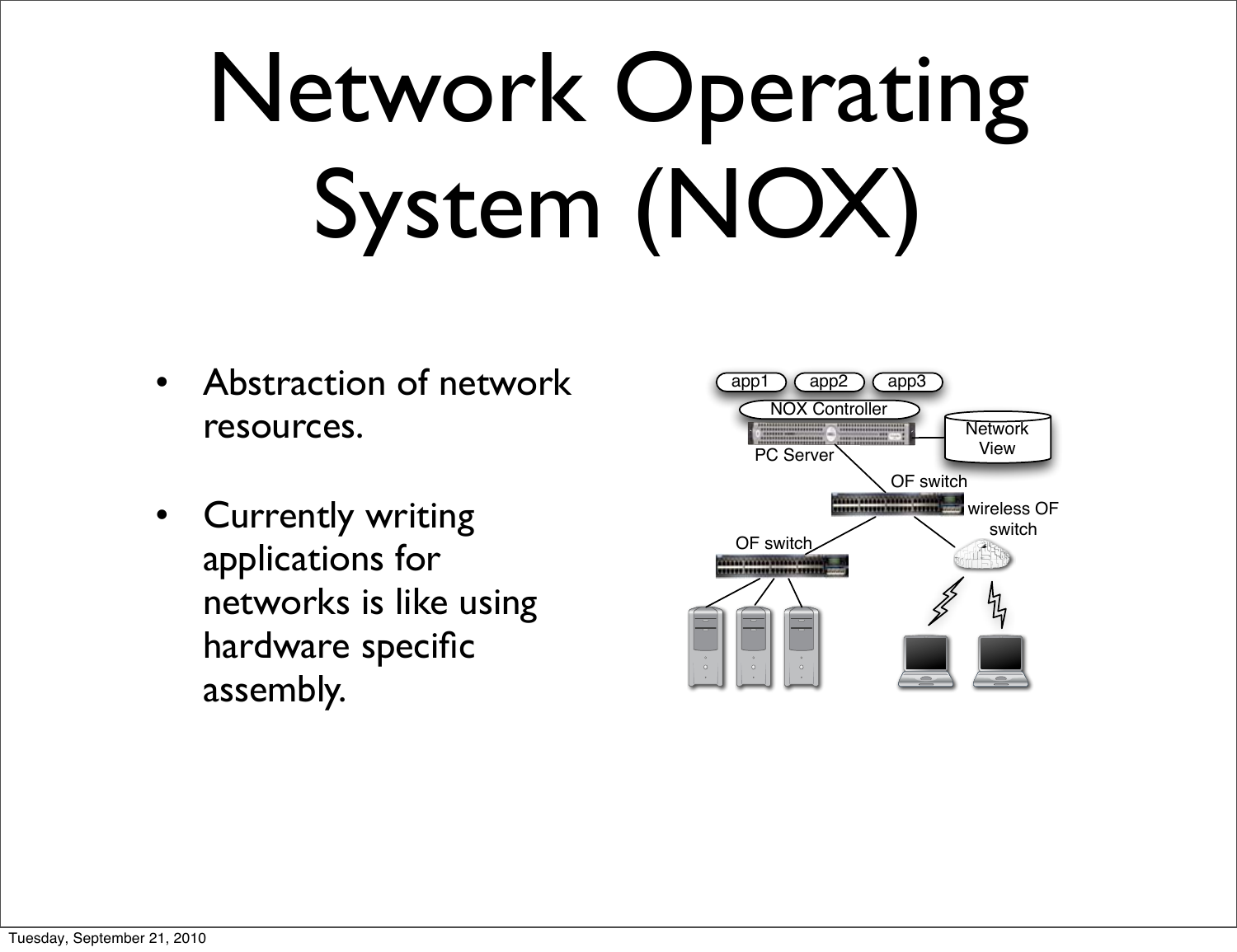## Active Networks

- Capsules (special packets) can program the behavior of the network.
- Interface is decentralized but code has to be certified by a central authority (or maybe executed in a "sandbox").
- Trade off between capsule processing and packet forwarding at every router.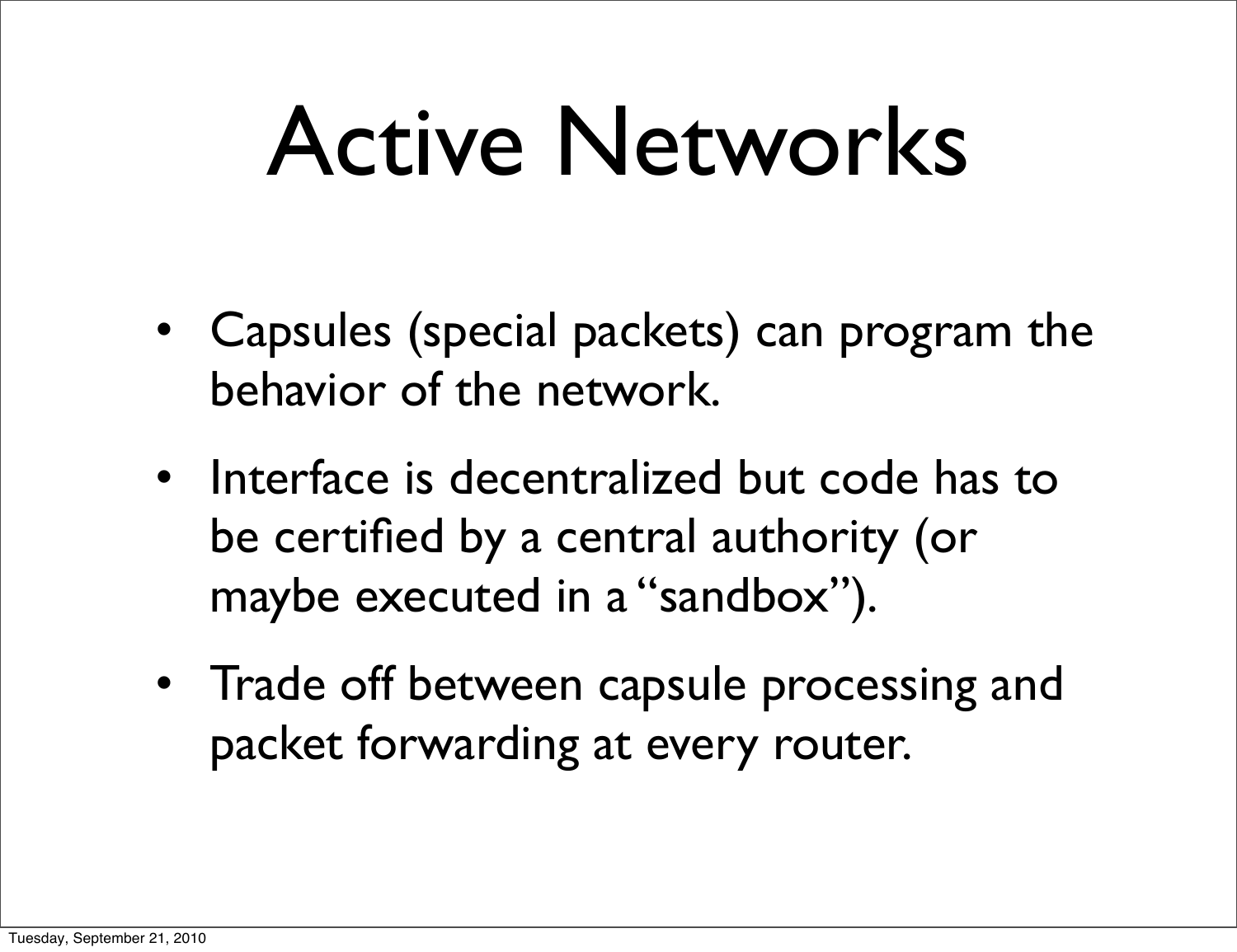# Thoughts on Flexible Forwarding

- Interoperability with the current network is a major concern.
- At the same time, we'd like to increase the number of things that are possible in the network.
- Seek to invent generalizations that cover current implementations and allow for new ones.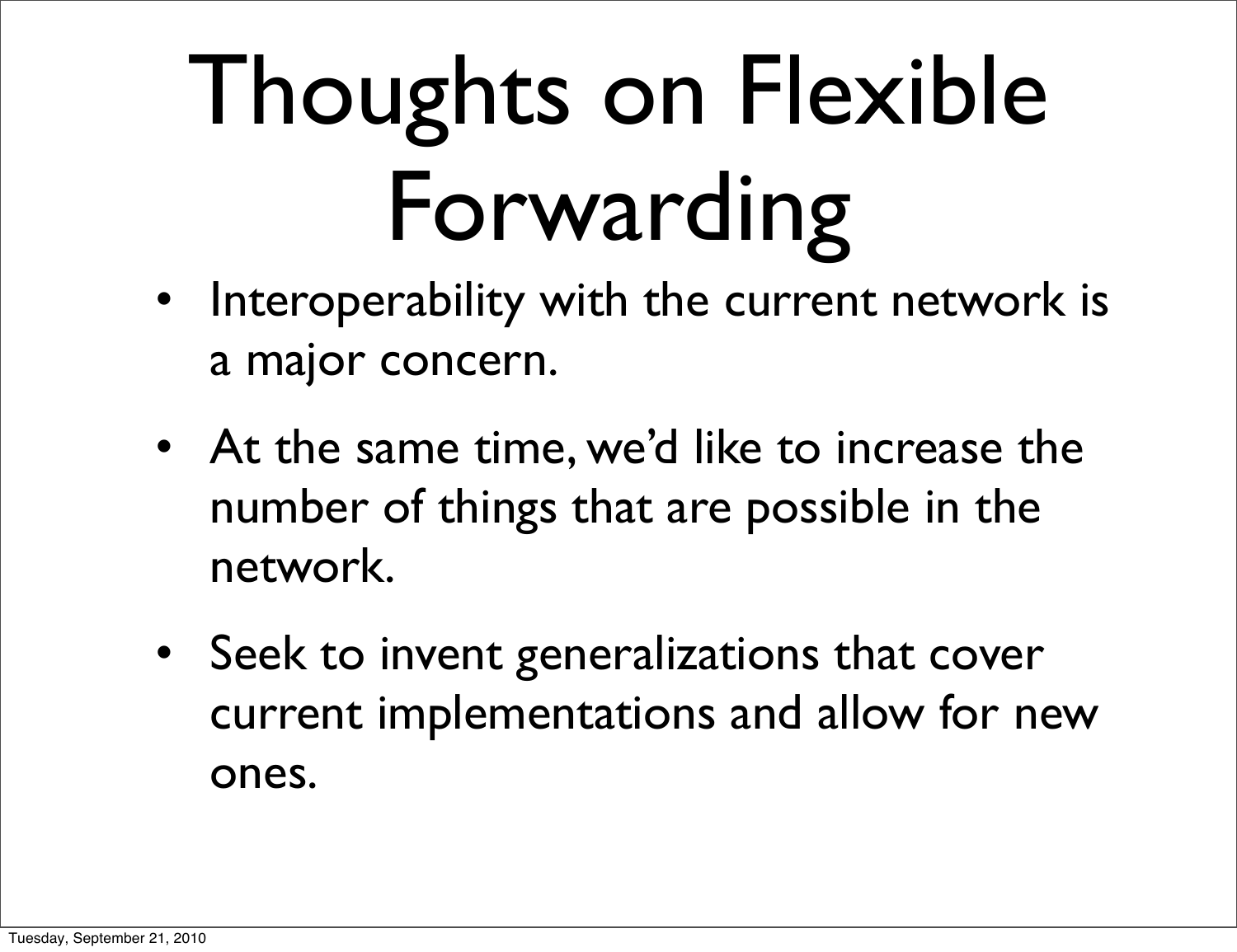# Thoughts on Flexible Forwarding

- Typically this involves some sort of control server (active networks take a different approach).
- Keeping any necessary logic and state at the control server minimizes changes that need to be made to the network.
- A global view of the network is often quite useful.